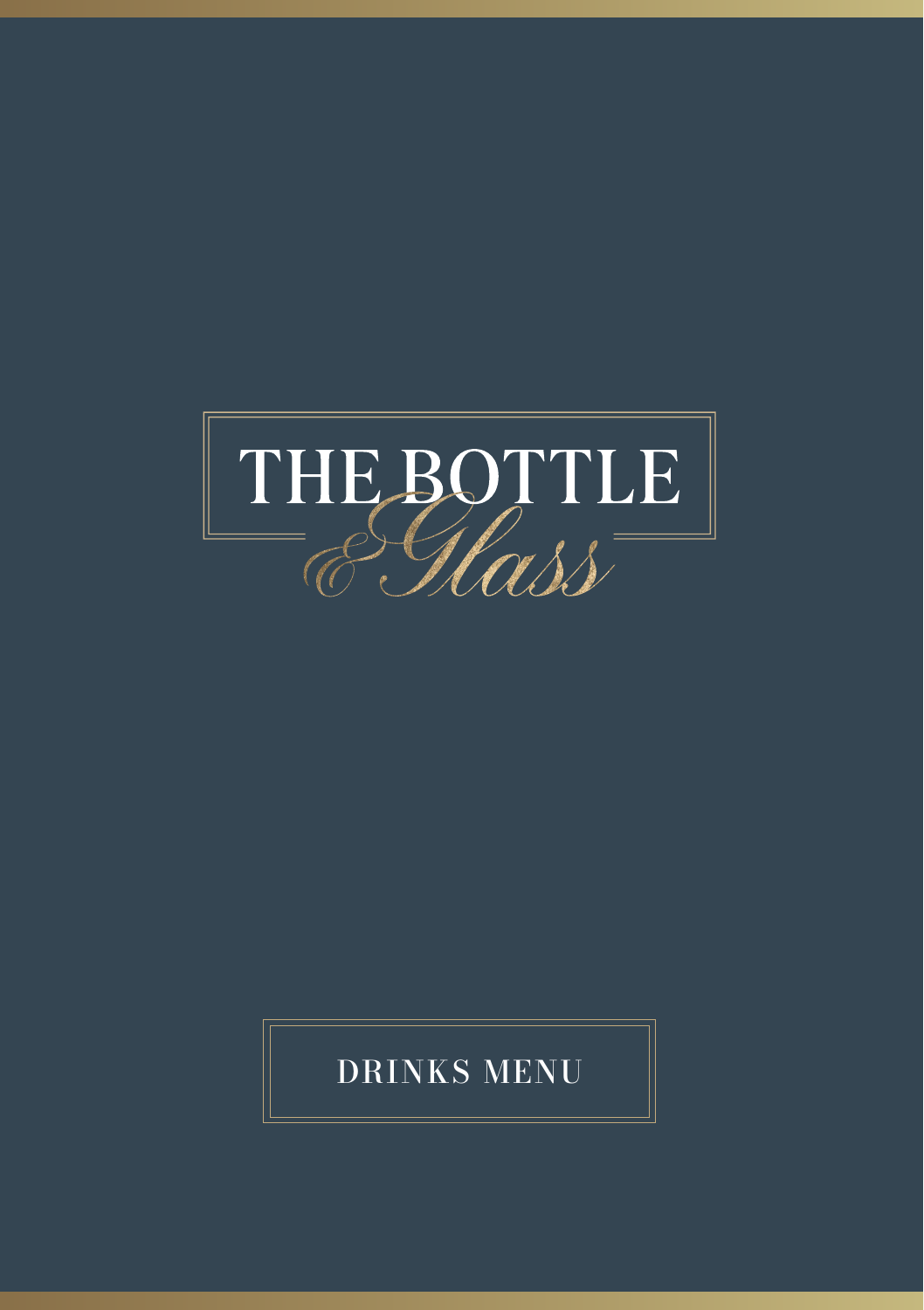# DRAUGHT & BOTTLES

|                           | DRAUGHT |       |       |
|---------------------------|---------|-------|-------|
|                           |         | Pint  | Half  |
| Aspall Cider              |         | £4.40 | £2.30 |
| Carling                   |         | £4.40 | £2.30 |
| Staropramen               |         | £5.00 | £2.60 |
| Madrí                     |         | £5.00 | £2.60 |
| Guinness                  |         | £4.80 | £2.50 |
| Black Sheep               |         | £4.00 | £2.10 |
| Guest Ale                 |         | £4.00 | £2.10 |
| Timothy Taylor's Landlord |         | £4.40 | £2.30 |

| REER                                        |       |
|---------------------------------------------|-------|
| Peroni Gluten Free (Bottle)                 | £4.00 |
| Corona (Bottle)                             | £4.00 |
| Tiny Rebel Pump up the Jam (Can)            | £3.80 |
| Tiny Rebel Clwb Tropica Non-Alcoholic (Can) | £3.50 |
| Bitburger Drive Non-Alcoholic (Bottle)      | £3.50 |
|                                             |       |

| CIDER                                       |       |
|---------------------------------------------|-------|
| Old Mout Berries & Cherries                 | £4.95 |
| Old Mout Strawberry & Pomegranate           | £4.95 |
| Henry Westons Vintage Reserve Cider         | £4.90 |
| Old Mout Berries & Cherries (Non-Alcoholic) | £4.25 |

#### SPIRITS

#### BRANDY

| Courvoisier VS (25ml)   | £440  |
|-------------------------|-------|
| Hennessy VS (25ml)      | £5.00 |
| Rémy Martin VSOP (25ml) | £5.50 |
| Frapin VSOP (25ml)      | £6.50 |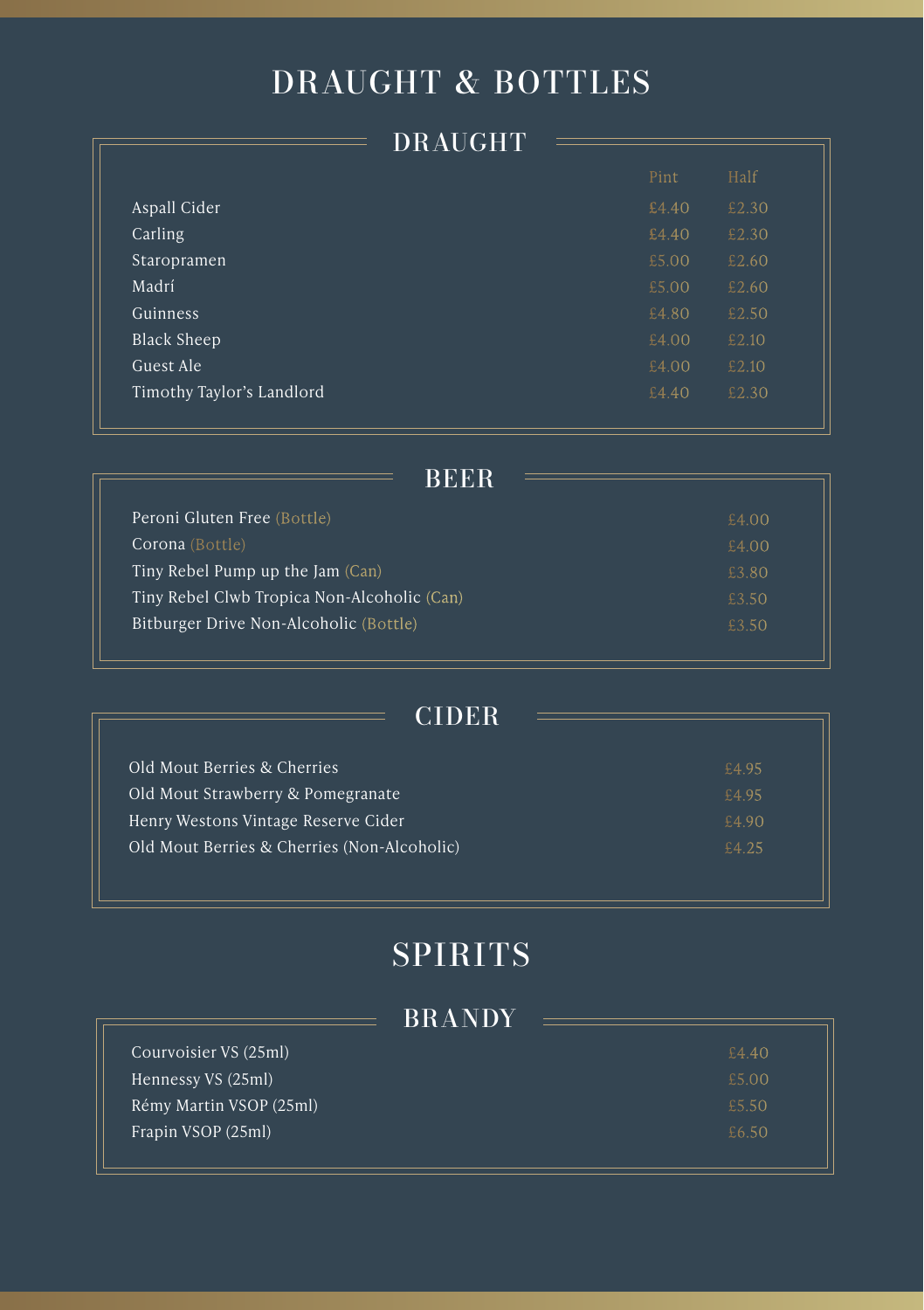#### SPIRITS

| Bombay Sapphire (25ml)                    | £4.40 |
|-------------------------------------------|-------|
| Gordons (25ml)                            | £4.20 |
| Gordons Pink Gin (25ml)                   | £4.20 |
| Hendrick's (25ml)                         | £4.90 |
| Sipsmith Lemon Drizzle (25ml)             | £4.80 |
| Tanqueray (25ml)                          | £4.40 |
| Whitley Neill Blood Orange Gin (25ml)     | £4.40 |
| Whitley Neill Gooseberry Gin (25ml)       | £4.40 |
| Whitley Neill Parma Violet Gin (25ml)     | £4.40 |
| Whitley Neill Pink Grapefruit Gin (25ml)  | £4.40 |
| Whitley Neill Rhubarb & Ginger Gin (25ml) | £4.40 |
| Whitley Neill Raspberry Gin (25ml)        | £4.40 |
| Lincoln Gin (25ml)                        | £4.80 |
| PIN Gin London Dry (25ml)                 | £4.40 |
| PIN Gin Premium Pink Gin (25ml)           | £4.40 |
| PIN Gin Valencian Orange Gin (25ml)       | £4.40 |
| Seedlip Grove Gin Non-Alcoholic (25ml)    | £4.20 |
|                                           |       |

| WHISKEY                                    |       |
|--------------------------------------------|-------|
| Famous Grouse (25ml)                       | £4.20 |
| Haig Club (25ml)                           | £5.20 |
| Johnnie Walker Red Label (25ml)            | £4.70 |
| Buffalo Trace (25ml)                       | £4.70 |
| Jack Daniels (25ml)                        | £4.70 |
| Jameson (25ml)                             | £4.70 |
| Glenfiddich 12 Year Old Single Malt (25ml) | £5.20 |
| Glenmorangie 10 Year Old (25ml)            | £5.20 |
| Isle Of Jura 18 Year Old (25ml)            | £6.70 |
| Southern Comfort (25ml)                    | £4.20 |
| Monkey Shoulder (25ml)                     | £6.20 |

| SHERRY & PORT                        |       |
|--------------------------------------|-------|
| LBV Port (50ml)                      | £5.20 |
| Manzanilla $(dry)$ (50ml)            | £4.70 |
| Amontillado ( <i>medium</i> ) (50ml) | £4.70 |
| Pedro Ximénez (sweet) (50ml)         | 6470  |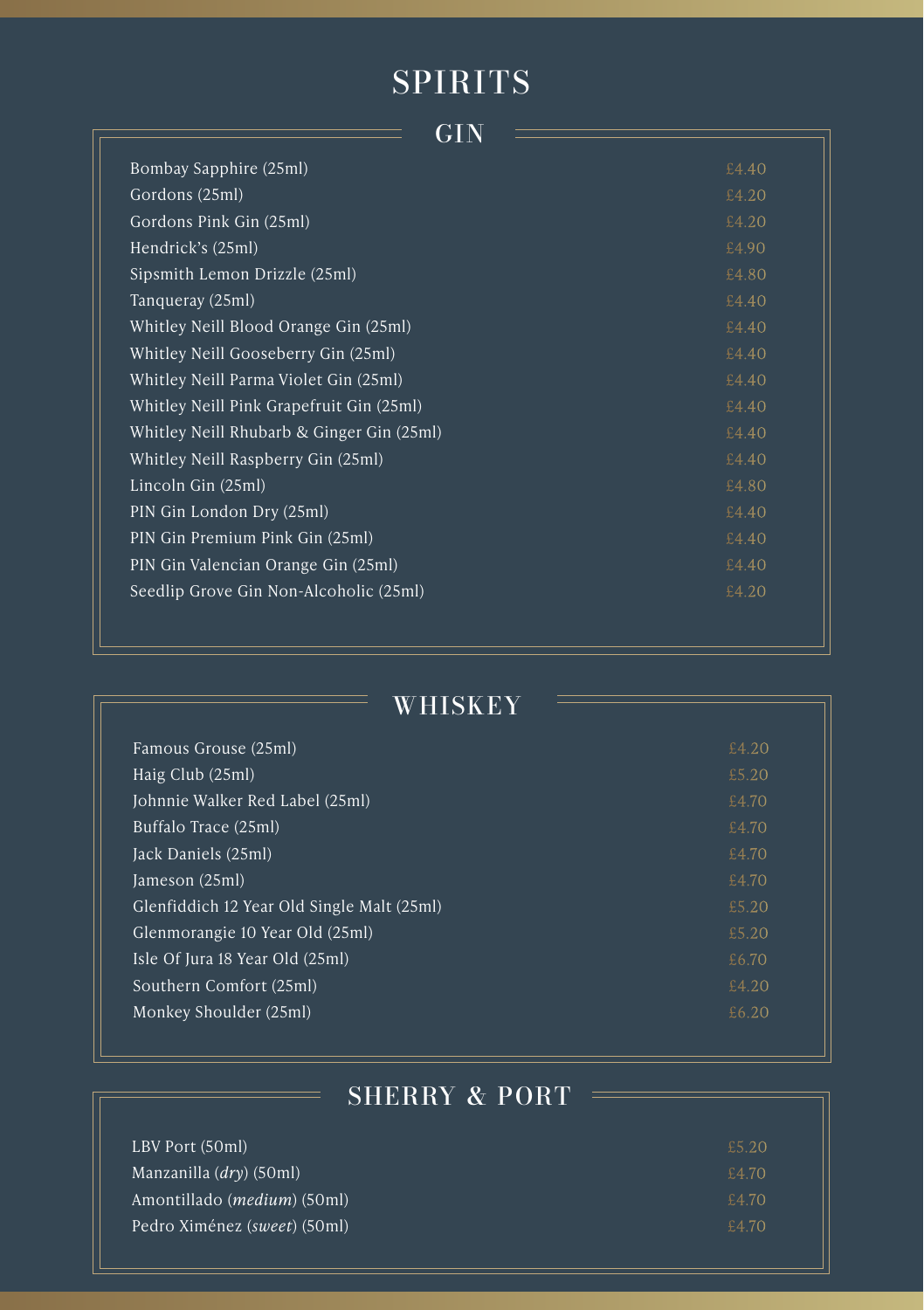### SPIRITS

| LIQUEUR                                   |       |
|-------------------------------------------|-------|
| Disaronno (25ml)                          | £420  |
| Baileys Irish Cream (50ml)                | £4.70 |
| Cointreau (25ml)                          | £4.20 |
| Edwards Cold-brewed Coffee Liqueur (25ml) | £4.70 |
| Tia Maria (25ml)                          | \$420 |

| Bacardi Carta Blanca (25ml)      | £4.20 |
|----------------------------------|-------|
| Rum Cat Spiced Rum (25ml)        | £4.40 |
| Captain Morgan Dark Rum (25ml)   | £4.50 |
| Captain Morgan Spiced Rum (25ml) | £4.50 |
| Kraken Black Spiced Rum (25ml)   | £4.50 |
| Havana Club 7yo (25ml)           | £4.70 |
| Bumbu Spiced Rum (25ml)          | £5.50 |
| Lambs Navy (25ml)                | £4.20 |
| Sailor Jerry (25ml)              | £4.20 |
| Malibu (25ml)                    | £4.20 |

| Patron Tequila Silver (25ml)    | £5.20 |
|---------------------------------|-------|
| Tequila Silver El Torito (25ml) | £3.40 |
| Antica Black Sambuca (25ml)     | £3.40 |
| Archers Peach Schnapps (25ml)   | £4.20 |
| Sourz Apple (25ml)              | £3.20 |
| Sourz Cherry (25ml)             | £3.20 |
| Pernod (25ml)                   | £4.40 |
| Limoncello (25ml)               | £3.70 |

|                | VERMOUTH |
|----------------|----------|
| Cinzano Bianco | £3.20    |
| Martini Bianco | £3.70    |
| Martini Dry    | £3.20    |
| Martini Rosso  | £3.20    |
|                |          |

IL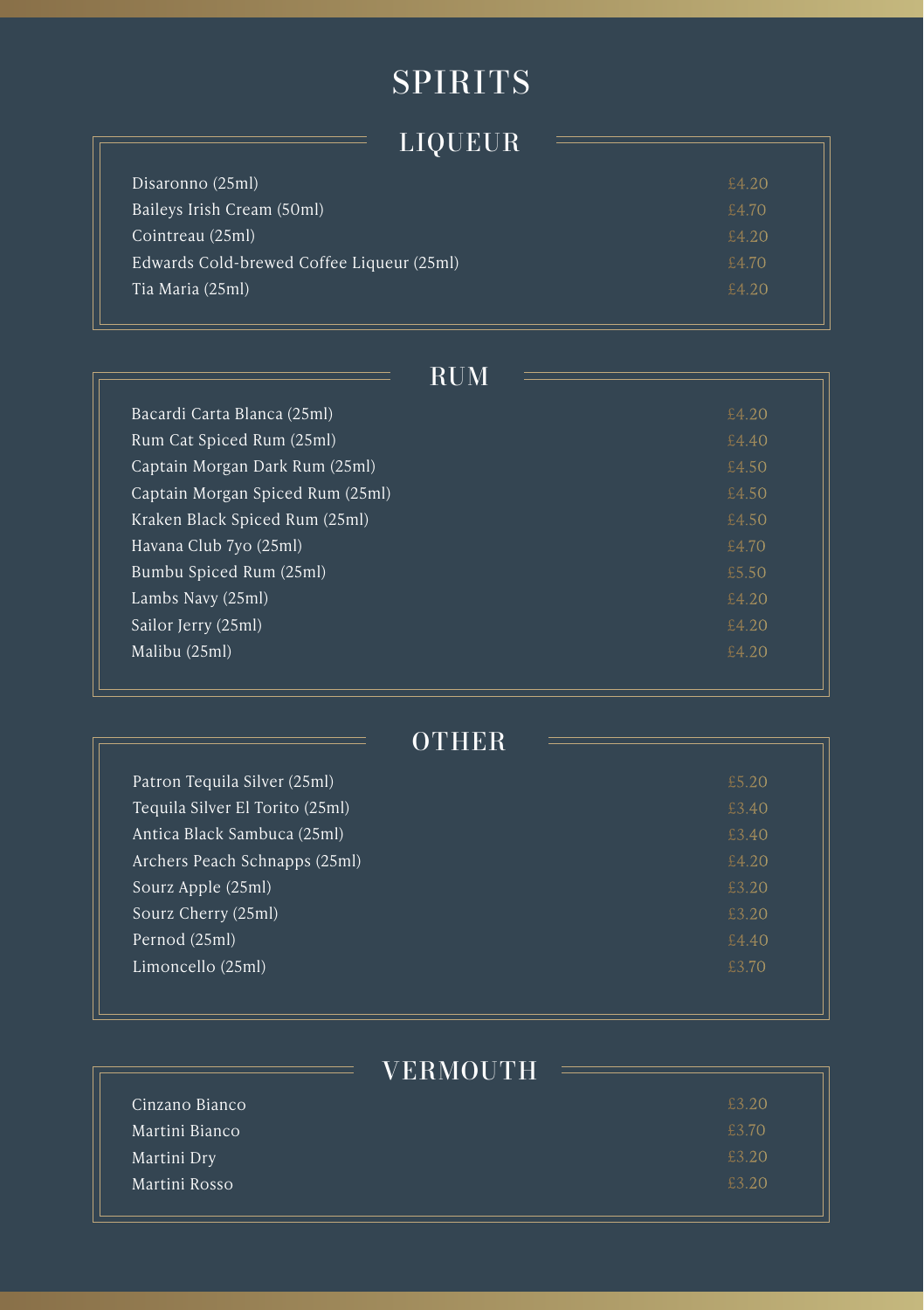## SPIRITS

| Finlandia (25ml)                                 | £4.20 |
|--------------------------------------------------|-------|
| Ciroc Berry Vodka (25ml)                         | £4.70 |
| Ciroc Apple Vodka (25ml)                         | £4.70 |
| Ciroc Pineapple Vodka (25ml)                     | £4.70 |
| Grey Goose (25ml)                                | £5.00 |
| Edwards 1902 Premium English Potato Vodka (25ml) | £5.00 |
|                                                  |       |

# WINE

| ŦЕ                                                           |        |              |       |               |
|--------------------------------------------------------------|--------|--------------|-------|---------------|
|                                                              | 250ml  | 175ml        | 125ml | <b>Bottle</b> |
| San Giorgio Pinot Grigio, Italy                              | £7.50  | £6.50        | £5.50 | £21.00        |
| Torley Talisman Grüner Veltliner, Hungary                    | £8.50  | £7.50        | £6.50 | £24.00        |
| Murphy's Vineyard Unwooded Chardonnay,<br>Australia          | £8.00  | £7.00        | £6.00 | £23.00        |
| Whale Point Sauvignon Blanc, South Africa                    | £8.00  | £7.00        | £6.00 | £23.00        |
| Flic Branco, Portugal                                        | £9.00  | £8.00        | £7.00 | £25.00        |
| Picpoul de Pinet, Domaine de la Serre,<br>Languedoc, France  |        |              |       | £30.00        |
| Lawson's Dry Hill's Sauvignon Blanc,<br>New Zealand          | £11.00 | £10.00 £9.00 |       | £32.00        |
| Weingut Max Ferdinand Richter Estate Riesling,<br>Germany    |        |              |       | £40.00        |
| Chablis l'Onciale, Burgundy, France                          |        |              |       | £45.00        |
| Sancere Domaine Sylvian Bailly,<br>Loire, France             |        |              |       | £45.00        |
| Pouilly Fuisse, Domaine Gonon<br>Burgundy, France            |        |              |       | £52.00        |
| <b>DESSERT WINE</b>                                          |        |              |       |               |
| Chateau Lavinac, Sauternes (Half Bottle)<br>Bordeaux, France |        |              |       | £20.00        |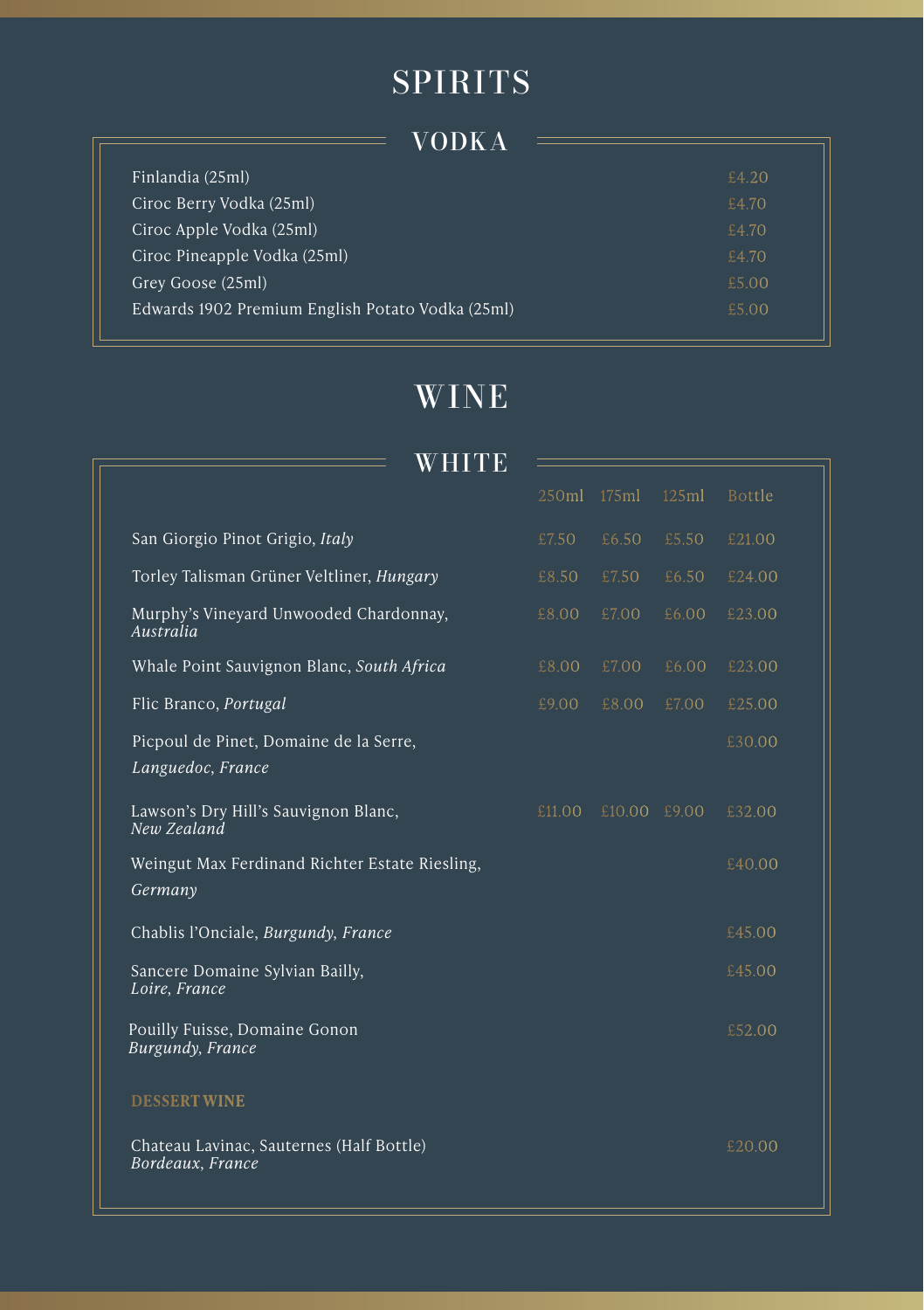## WINE

| RED                                                               |       |       |       |               |
|-------------------------------------------------------------------|-------|-------|-------|---------------|
|                                                                   | 250ml | 175ml | 125ml | <b>Bottle</b> |
| Peregrino Merlot, Chile                                           | £7.50 | £6.50 | £5.50 | £21.00        |
| The Brand Malbec, Argentina                                       | £8.50 | £7.50 | £6.50 | £24.00        |
| La Girouette Reserve Pinot Noir,<br>Languedoc, France             | £8.50 | £7.50 | £6.50 | £24.50        |
| Los Vinateros Rioja Crianza, Spain                                | £9.00 | £8.00 | £7.00 | £25.50        |
| Bon Courage The Pepper Tree Shiraz,<br>South Africa               | £9.00 | £8.00 | £7.00 | £25.00        |
| Viu Manent Malbec, Chile                                          |       |       |       | £30.00        |
| Chateau Petit Bois, Lussac-St. Emillion,<br>Bordeaux, France      |       |       |       | £32.50        |
| Domaine Jones Fitou,<br>Languedoc, France                         |       |       |       | £34.50        |
| Zuccardi Q Series Malbec, Argentina                               |       |       |       | £36.50        |
| Chateauneuf du Pape, Chateau Beauchene,<br>Rhone, France          |       |       |       | £42.00        |
| Beronia Rioja Grand Reserva, Spain                                |       |       |       | £40.00        |
| Simonnet-Febvre, Irancy Paradis, Burgundy, France                 |       |       |       | £45.00        |
| Chateau Gloria, St. Julien 2012, Bordeaux, France                 |       |       |       | £77.00        |
| Louis Latour Beaune, 1er Cur Vignes Franches,<br>Burgundy, France |       |       |       | £80.00        |

| ROSE                                    |       |       |       |               |
|-----------------------------------------|-------|-------|-------|---------------|
|                                         | 250ml | 175ml | 125ml | <b>Bottle</b> |
| San Giorgio Pinot Grigio Rosé, Italy    | £7.50 | £6.50 | £5.50 | £21.00        |
| Out of America White Zinfandel, U.S.A   | £8.00 | £7.00 | £6.00 | £23.00        |
| Katie Jones Rosé Languedoc, France      |       |       |       | £30.00        |
| Whispering Angel Rosé, Provence, France |       |       |       | £42.00        |
|                                         |       |       |       |               |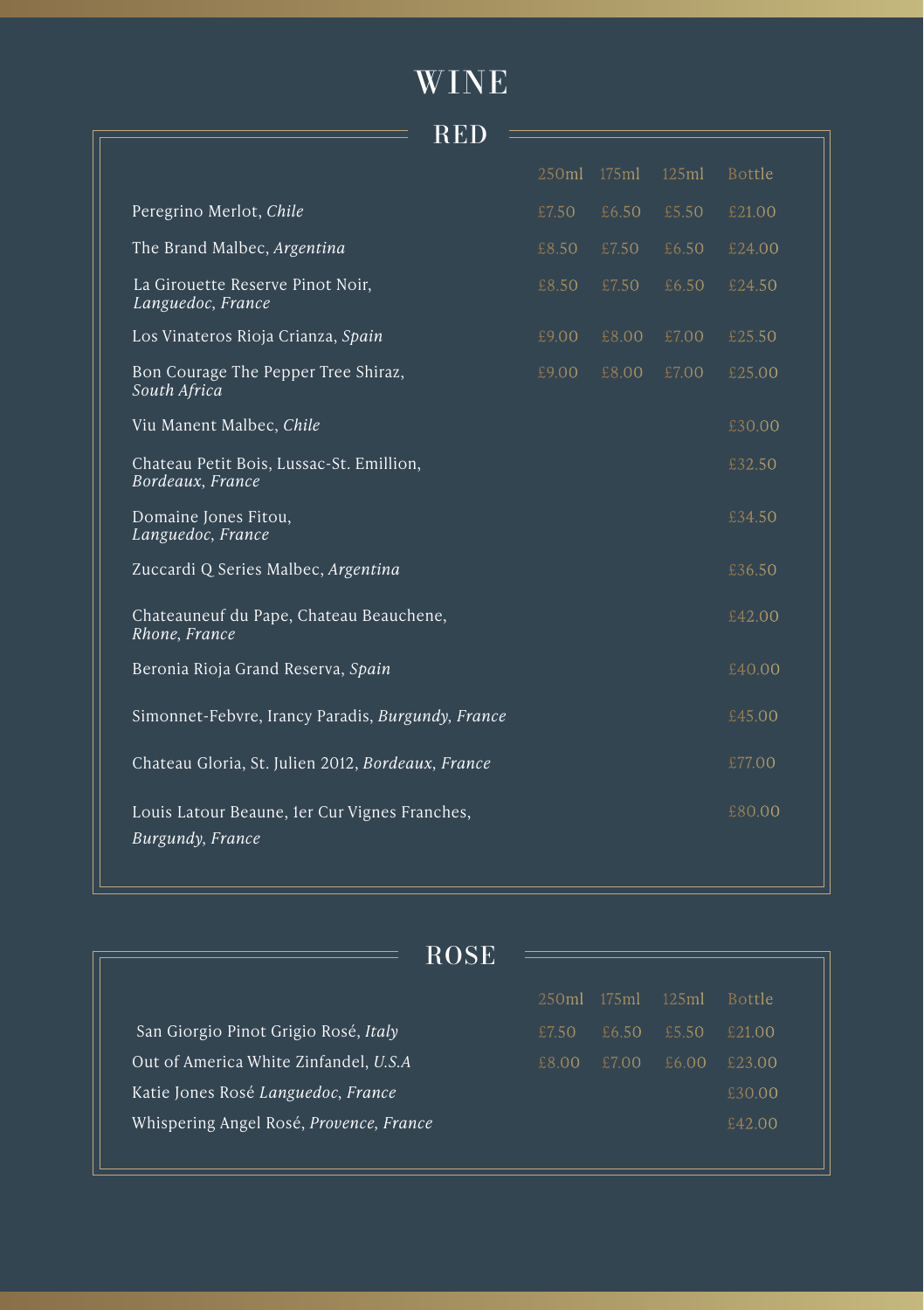#### CHAMPAGNE & SPARKLING

|                                            | Glass | <b>Bottle</b> |
|--------------------------------------------|-------|---------------|
| La Fornarina Prosecco, Italy               | £6.50 | £25.00        |
| La Fornarina Rose, Italy                   | £7.50 | £26.00        |
| Jules Feraud Brut, Champagne, France       |       | £45.00        |
| Nyetimber Classic Cuvée, England           |       | £50.00        |
| Nyetimber Cuvée Cherrie, England           |       | £55.00        |
| Nyetimber Rose, England                    |       | £60.00        |
| Nyetimber Blanc de Blancs, England         |       | £65.00        |
| Bollinger Special Cuvée, Champagne, France |       | £75.00        |
| Bollinger Rose, Champagne, France          |       | £85.00        |
| Bollinger Grand Annee, Champagne, France   |       | £150.00       |
| Laurent Perrier Rose, Champagne, France    |       | £75.00        |
| Dom Perignon, Champagne, France            |       | £200.00       |

#### HOT DRINKS

| Tea (Per Person)                  | £2.75 |
|-----------------------------------|-------|
| Espresso (Single)                 | £2.75 |
| Espresso (Double)                 | £3.25 |
| Americano                         | £3.00 |
| Latte                             | £3.25 |
| Cappuccino                        | £3.25 |
| Flat White                        | £3.25 |
| Mocha                             | £3.25 |
| Macchiato                         | £3.25 |
| Kokoa Premium Hot Chocolate       | £3.25 |
| Kokoa Premium White Hot Chocolate | £3.25 |
| Liqueur Coffee                    | £7.25 |
| Flavoured Coffee Syrup            | £0.50 |
|                                   |       |